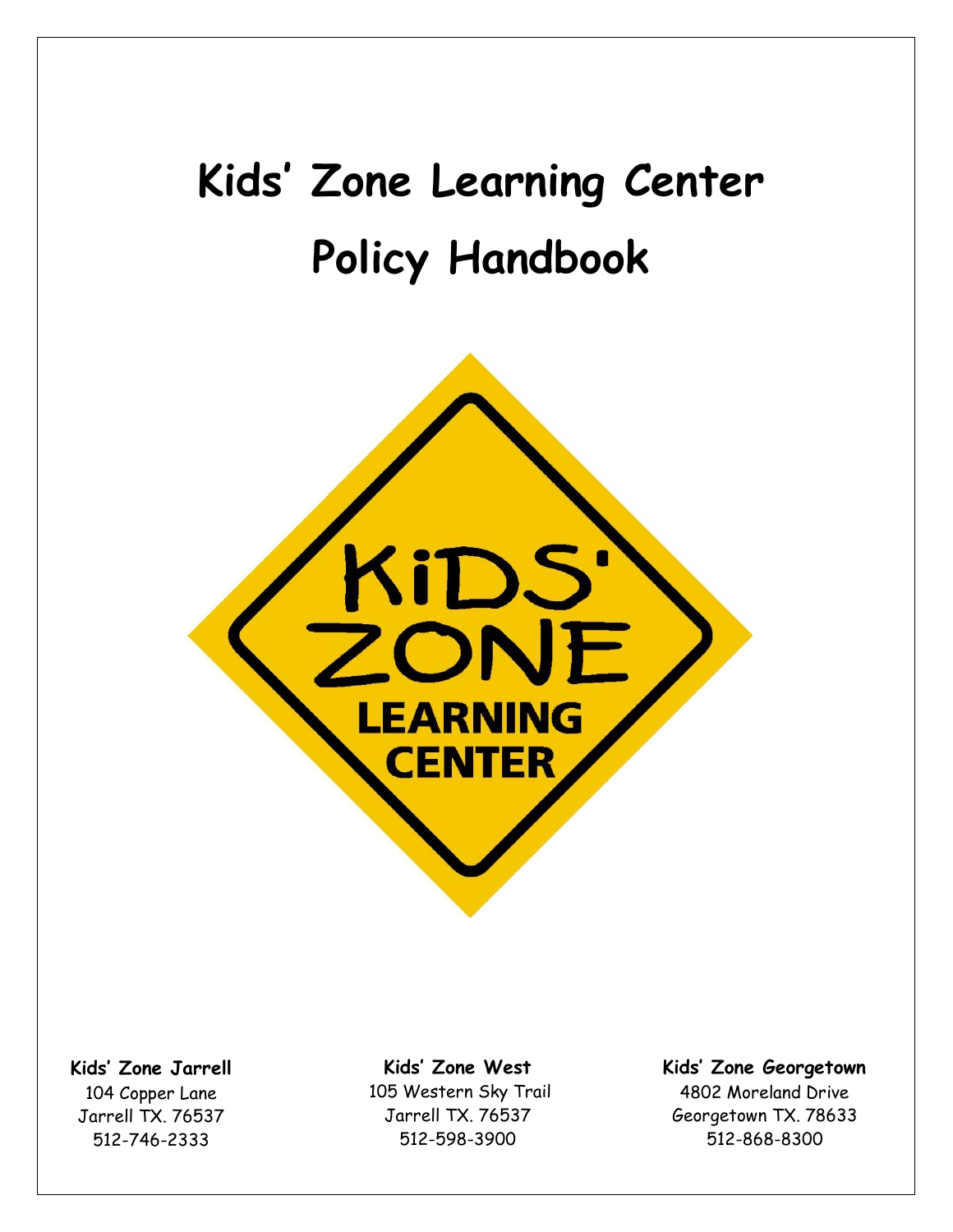We look forward to getting to know you and your child. Kids' Zone offers licensed childcare for children ranging in age from 6 weeks – 12 years. With three locations to serve you in Jarrell and Georgetown.

Kids' Zone's philosophy is to provide a developmentally appropriate program for each child in our care. We pledge to help children achieve independence, self-discipline, social development, self-knowledge, enthusiasm in learning, wholesome attitudes, and intellectual growth.

Our goal is to provide a safe, loving, and Christian environment to prepare your child for the future.

Our longtime teachers and staff are dedicated to helping each child discover their unique potential- academically, socially, and inter-personally.

> Founder- Donna Brown Owner- Steve Brown General Manager- Whitney Hicks Director- Rachel Curtis

www.kidszonelearningcenter.org

You are welcome to visit at any time to observe your child or participate in their activities and events. We will also post updates and pictures of events on our Facebook page. If you wish to have your child omitted from our Facebook page, please let the office know.

Please feel free to review and discuss any questions or concerns about the policies and procedures of Kids' Zone with our Director or General Manager.

You may review a copy of the Minimum Standards for Childcare Centers and our most recent Licensing inspection report. Our local Licensing office, Texas Department of Protective and Regulatory Services, is located in Round Rock. Their telephone number is 512-388-6200, or you can visit them on the web at [www.txchildcaresearch.org.](http://www.txchildcaresearch.org/)

Protective and Regulatory Services hotline for child abuse is: 1-800-252-5400.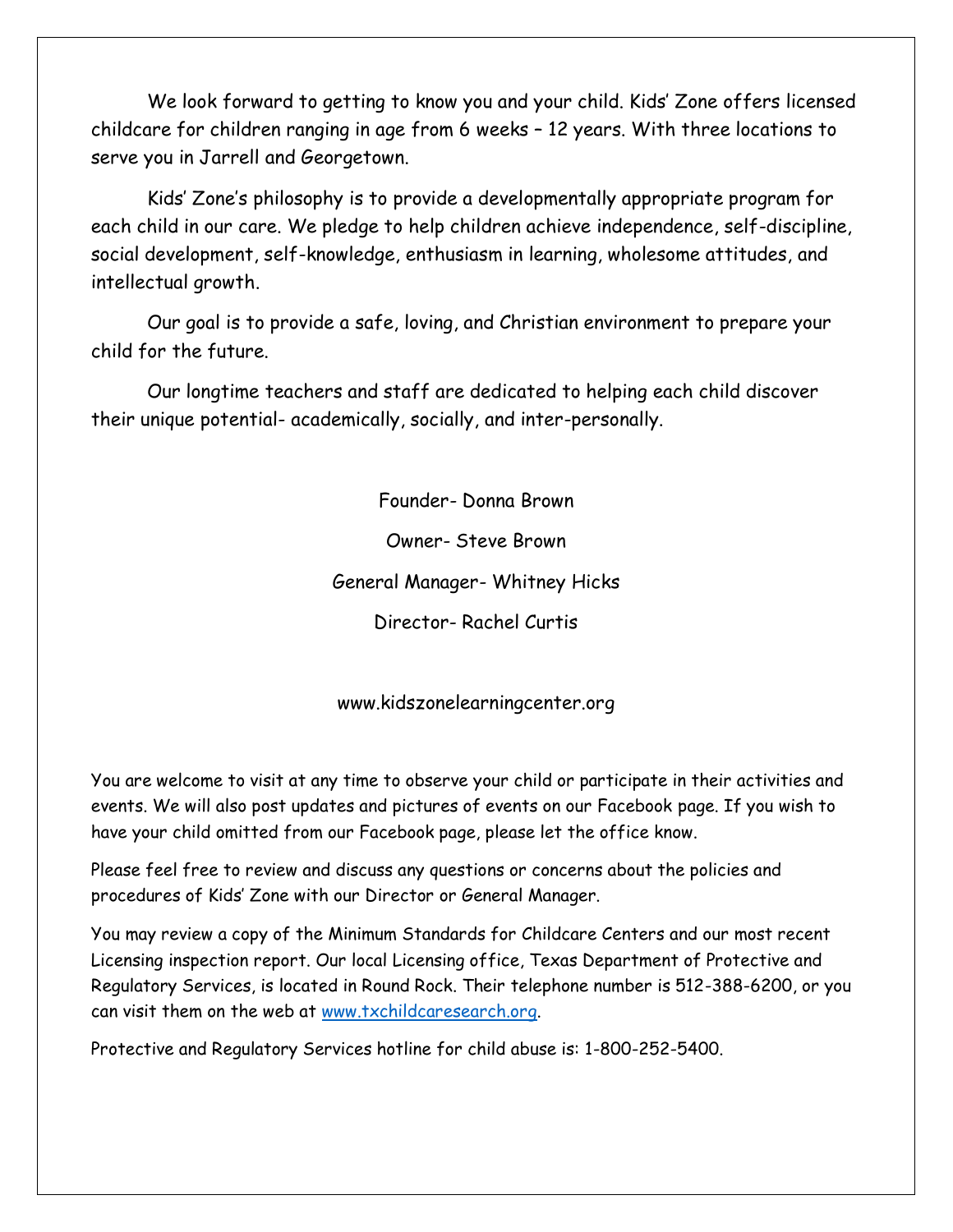#### **Hours of Operation**

Kids' Zone is open January through December, Monday through Friday from 7:00am. to 6:00pm. For children picked up after 6:00pm, a \$1.00 late fee will incur with each minute. If late pick up is a regular occurrence, additional charges will be added.

The center observes the following holidays:

- *New Year's Day*
- *Good Friday*
- *Memorial Day*
- *Independence Day*
- *Labor Day*
- *Thanksgiving Day*
- *Friday after Thanksgiving*
- *Christmas Eve*
- *Christmas Day*

When a holiday falls on a weekend, Kids' Zone will be closed on the weekday on which the holiday is officially observed.

#### **Enrollment**

Kids' Zone accepts children between the ages of 6 weeks to 12 years. For enrollment, the following must be submitted:

- *Completed admission form*
- *Signed physician's statement*
- *Current immunization records*
- *Signed policy handbook acknowledgement*
- *Registration fee (non-refundable)*

If a child is repeatedly unable to adhere to Kids' Zone's policies, and all other options have been explored (written notification, verbal communication with parents and probation period), the child will be removed from enrollment. Kids' Zone has the right to dismiss a child from enrollment at any time. Children may be dismissed from enrollment due to behavior, nonpayment or any other reason Kids' Zone deems necessary. Caregiver and/ or Directors have ongoing conversations with parents to express concerns and discuss strategies in addressing challenging behaviors. Conversations are framed around our program's objectives. Parents are kept informed of their child's progress.

Kids' Zone requires a two week notice before unenrolling your child.

Parents may email staff at [kidszonewest@yahoo.com](mailto:kidszonewest@yahoo.com) or call 512-598-3900 to make any changes to their child's contact information or admission forms at any time.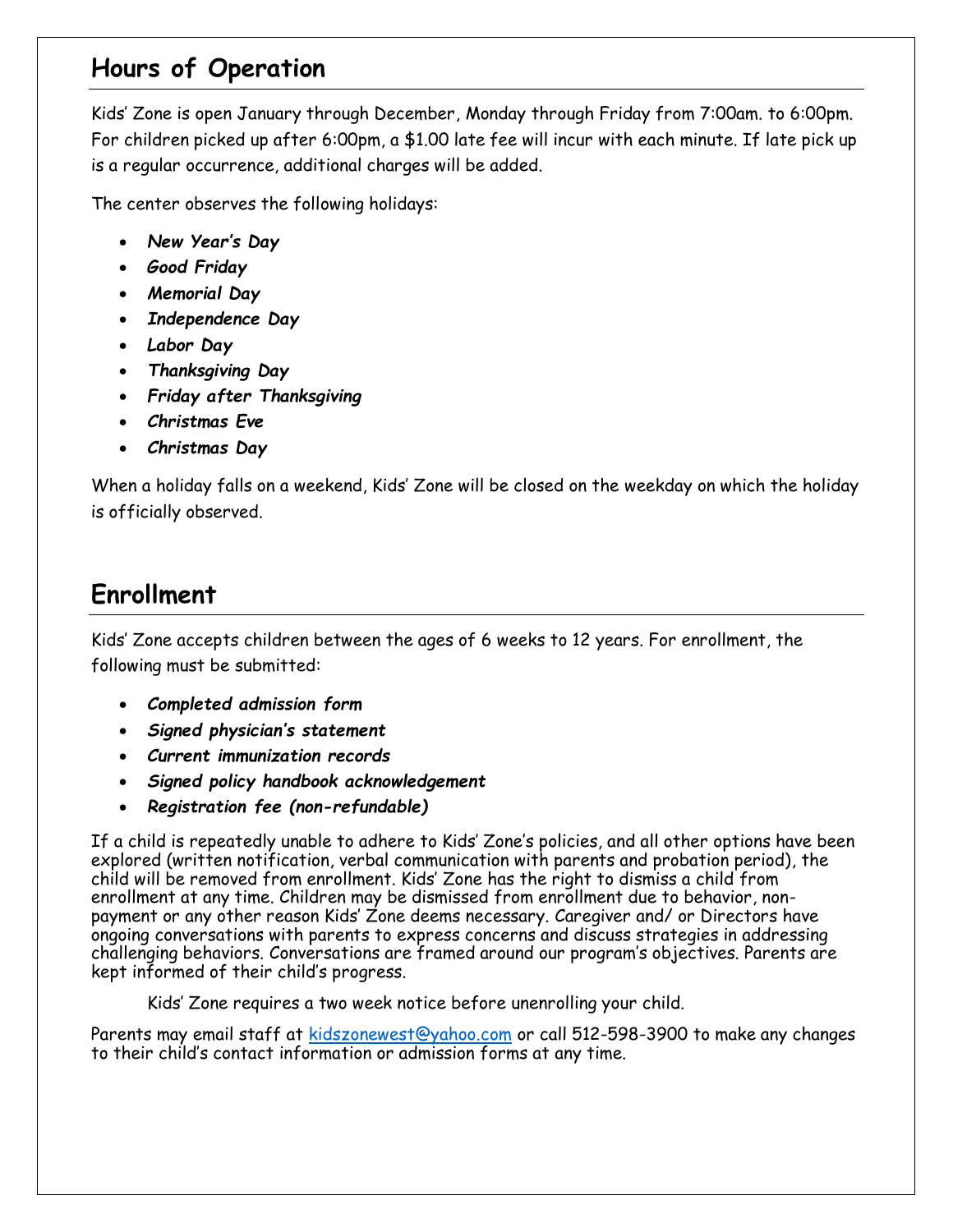#### **Tuition Payments**

Tuition is due in advance on a weekly basis. Payment must be received on Monday or Tuesday. Any payment received after Tuesday will incur a \$5.00 late fee each day. If your payment is not received by Wednesday for the week, you must speak to the director before you can leave your child on Thursday. If it is more convenient to pay monthly, tuition must be received by the  $5^{th}$ of each month.

The full week's tuition will still be due during school holidays, sick days, bad weather days, or if you go on vacation. One week of vacation is allotted per family, per calendar year. You must notify the office when you take your vacation week.

Kids' Zone charges a late pick-up fee of \$1.00 per minute for children picked up after 6:00pm. If late pick-up is a regular occurrence, additional charges will be added.

Tuition is non-refundable. We will hold a credit on your account for 90 days.

If you remove your child from Kids' Zone, we require at least a two weeks' notice prior to departure. If you remove your child before the two weeks' period is up, then payment is still required for those two weeks.

#### **Bad Weather Days**

If inclement weather occurs, Kids' Zone will follow Jarrell ISD. If Jarrell ISD is delayed for bad weather, Kids' Zone will open one hour prior to Jarrell ISD's start time For updates regarding any school delays or closures, watch your local news station and refer to the Kids' Zone Facebook page.

#### **Notifications/ Parent information**

Please take a copy of the weekly Kids' Zone newsletter. Pertinent information concerning your child and information of potential policy changes will be included. You will be notified in writing of any changes to our operational policies and enrollment agreement. You will receive the notice 30 days before the effective change. Policies are reviewed annually and updated as necessary.

Information such as parent education courses, breastfeeding, and community resources are available in our Parent Resource center located outside the front office.

Parents will receive daily communication from their child's teacher in a form of daily sheets or a daily folder in your child's backpack.

You have the right the request a parent conference at any time.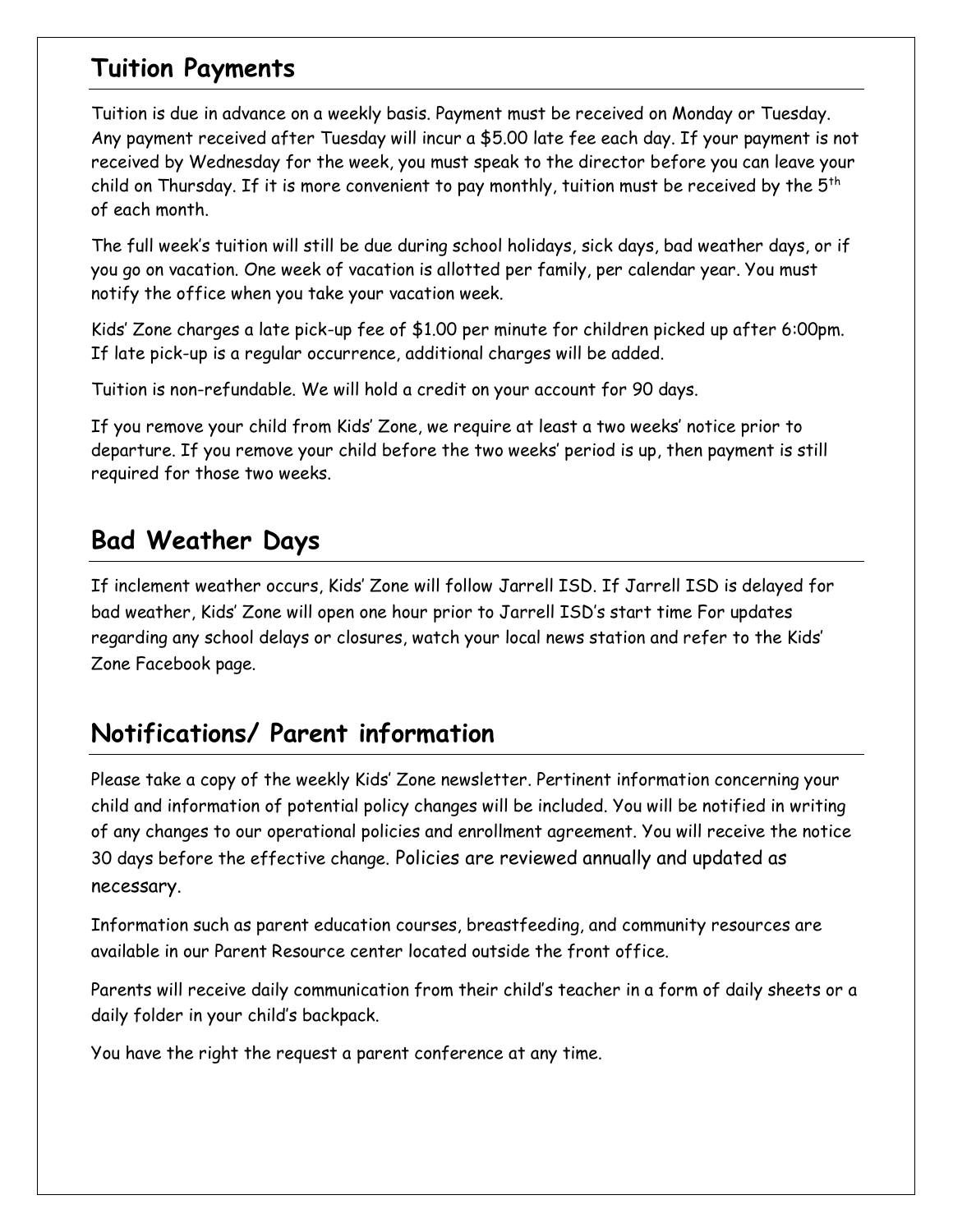You may update contact information at any time by either 1. Emailing the change in information to us at [kidszonewest@yahoo.com](mailto:kidszonewest@yahoo.com) 2. Calling the office at 512-598-3900 or letting any of the office staff know of the updates.

#### **Meals**

Kids' Zone provides breakfast and an afternoon snack. Children are responsible for bringing their own lunch. Kids' Zone is not responsible for the nutritional value of the lunch or for meeting your child's daily food requirements. We provide milk or water to drink if there is not a drink in their lunch. We realize that occasionally your child's lunch will be forgotten, in that scenario, Kids' Zone will provide a lunch and a \$5.00 fee will be added to your tuition for that week. Liquids and food hotter than 110 degrees F are kept out of reach. All staff are educated on food allergies and they take precautions to ensure children are protected. On days that providers serve meals, prepared food that is brought into the program to be shared among children is commercially prepared OR prepared in a kitchen that is inspected by local health officials. On days that providers serve meals, milk, fresh fruit and vegetables are available for children who bring lunches from home.

Kids' Zone can not store lunches in the refrigerator. Please include an ice pack in your child's lunch to keep food cool if necessary. Kids' Zone will provide resources upon request regarding proper nutrition, sample menus of healthful lunches, and foods that may cause allergic reactions.

Our menu policies are structured to provide children with a variety of foods with different colors and textures to include whole grains, fresh fruits and vegetables; less processed items; and foods that meet the Dietary Guidelines for Americans guidelines established by the USDA. Menus are provided on our weekly newsletter.

#### **Health**

We can only accept well children. If your child has a fever, diarrhea, vomiting or any other signs of illness, please do not bring them and expose the other children to the illness. If a child is sent home with a fever of 101 or greater, they must be fever-free for 24 hours before they return. If your child is sent home with diarrhea or vomiting, they must be illness-free for 24 hours before they return. We want to keep Kids' Zone a place that is as "bug" free as possible. Your child's health is as important to us as it is to you.

Kids' Zone will give prescription medication to your child as long as it is in the original container with your child's name on it. You must sign and date a consent form before any medication is given.

If a medical emergency occurs that involves your child, Kids' Zone will try to reach you by calling the numbers listed in your child's file. If you cannot be reached and your child requires medical assistance, 9-1-1 will be called.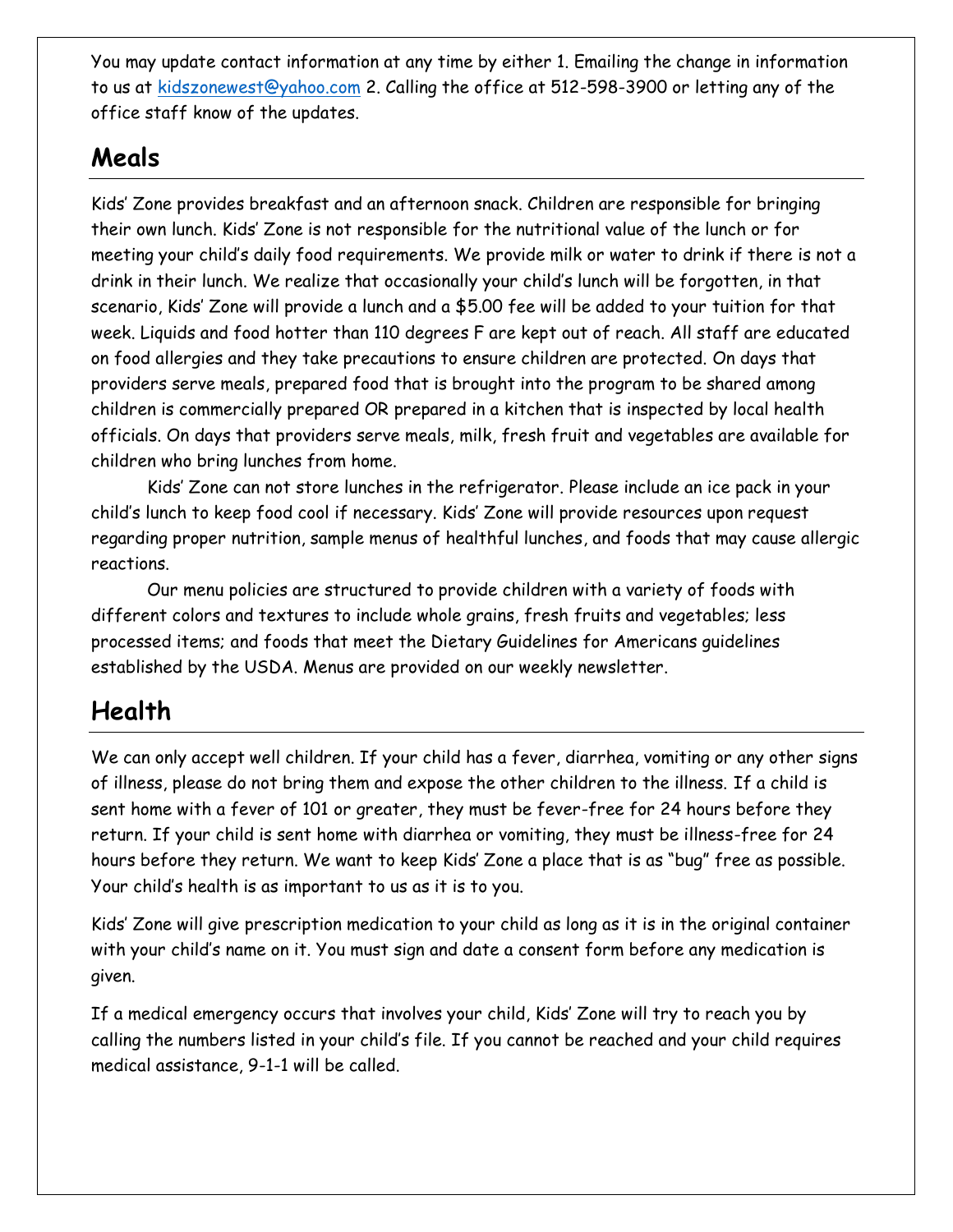Children age 4 and older will be screened for vision and hearing each Fall. You will receive a copy of the results. If your child is not present on the day of the screening, you will be responsible for obtaining a screening and providing the results to Kids' Zone.

Children are required to have CURRENT immunizations by the time they enroll.

#### **Immunization**

We recommend all employees follow the adult immunization schedule provided by the Texas Department of State Health Services, although not required. Each child enrolled must meet applicable immunization requirements specified by the Texas Department of State Health Services in 25 TAC 97. If the child is not current on immunizations, they may only be admitted if they comply with the rules for provisional admittance established by the Texas Department of State Health Services.

#### **Tuberculin Testing**

All staff and enrolled children are not required to obtain tuberculin testing per law in Williamson County.

## **Discipline Policy**

Kids' Zone practices assertive discipline. We encourage good behavior and give praises for that in each child. However, there are times when unacceptable behavior must be followed with a brief "time out." Continued behavior of that type will be brought to the parent's attention so that both Kids' Zone and the parents can work together for the desired behavior and outcome of the situation. Discipline involves training and teaching.

#### **Discipline must be:**

- Individual and consistent for each child;
- Appropriate to the child's level of understanding; and
- Directed toward teaching the child acceptable behavior and self-control.

**A caregiver may only use positive methods of discipline and guidance that encourage selfesteem, self-control, and self-direction, which includes at least the following:**

Using praise and encouragement of good behavior instead of focusing only upon unacceptable behavior;

Reminding a child of behavior expectations daily by using clear, positive statements; and

Using brief supervised separation or time out from the group, when appropriate for the child's age and development, which is limited to no more than one minute per year of the child's age.

#### **There must be no harsh, cruel, or unusual treatment of any child. The following types of discipline and guidance are prohibited:**

- Corporal punishment or threats of corporal punishment;
- Punishment associated with food, naps, or toilet training;
- Pinching, shaking, or biting a child;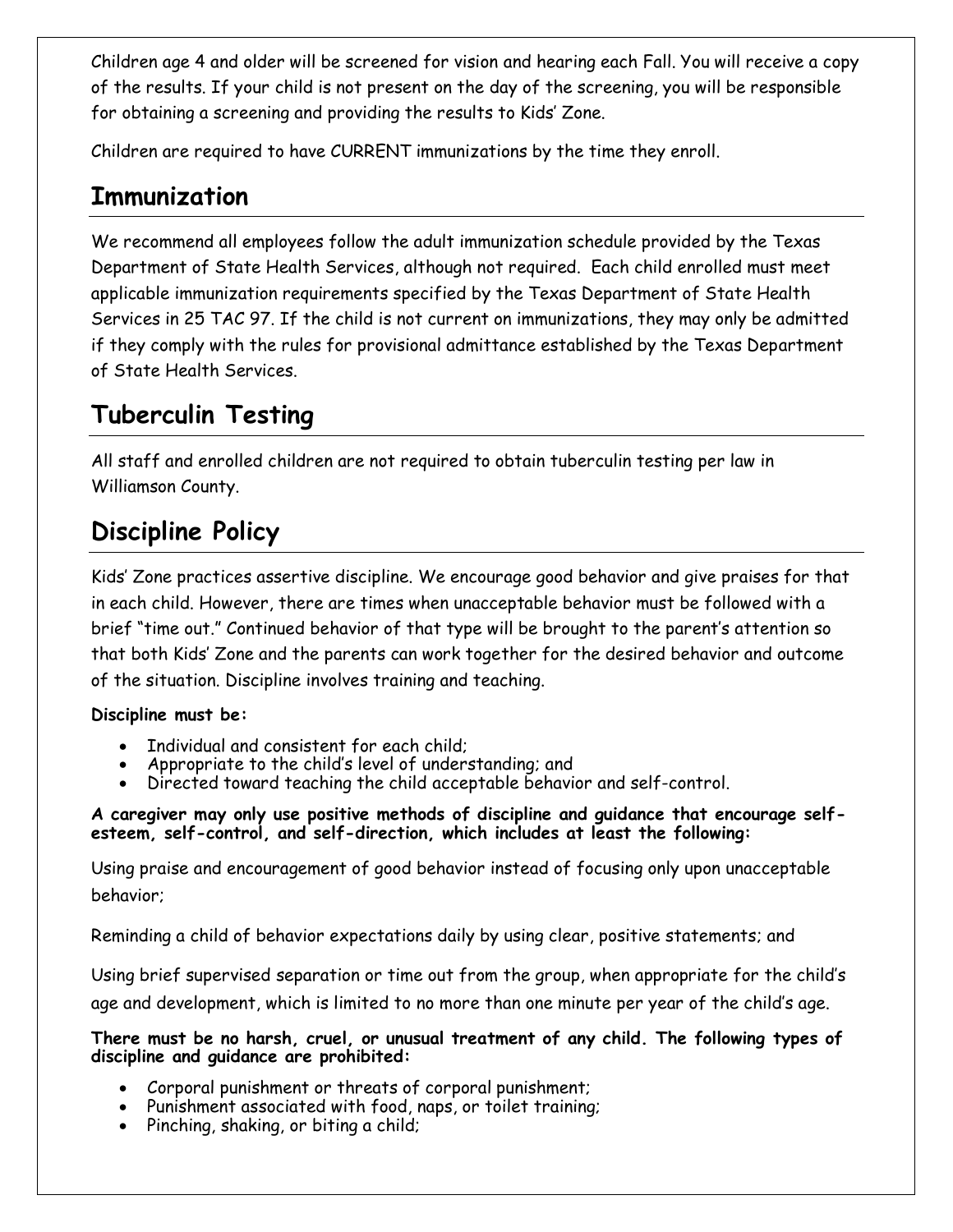- Hitting a child with a hand or instrument;
- Putting anything in or on a child's mouth;
- Humiliating, ridiculing, rejecting, or yelling at a child;
- Subjecting a child to harsh, abusive, or profane language;
- Placing a child in a locked or dark room, bathroom or closet with the door closed; and
- Requiring a child to remain silent or inactive for inappropriately long periods of time for the child's age.

If a child is repeatedly unable to adhere to Kids' Zone's set rules, and all other options have been explored, the child will be removed from enrollment. Kids' Zone has the right to dismiss a child from enrollment at any time.

#### **Clothing/Personal Property**

Children should wear comfortable clothing that allows them to participate in all activities both inside and out. Dress your child appropriately considering the weather and play activities. Girls should wear shorts underneath their dresses and skirts. Please label all jackets and additional outerwear.

#### **Arrival and Departure**

For your child's safety, it is imperative that you physically deliver them to their classroom and check them in with the teacher. Your child must be here by 10:30am. If your child is not here by this time, they may not come to Kids' Zone for the day. When children come in after this time, it disrupts the other children from their daily schedule and routine.

Your child will be released only to the names on the admission form. A photo identification will be required from those unknown to the director or teacher in charge. This is for your child's protection and safety.

If your child is going to be absent, please call Kids' Zone staff to notify of your child's absence.

#### **Transportation**

If any field trips are taken, parents are notified a week in advance and must sign a permission slip for their child to participate. If parents choose not to allow their child to attend the field trip, they will remain at the center with another class until their class returns.

#### **Water Activities**

During the summer months, Kids' Zone will have a "water day." The children will be allowed to play in the sprinklers on the playground during their allotted recess time.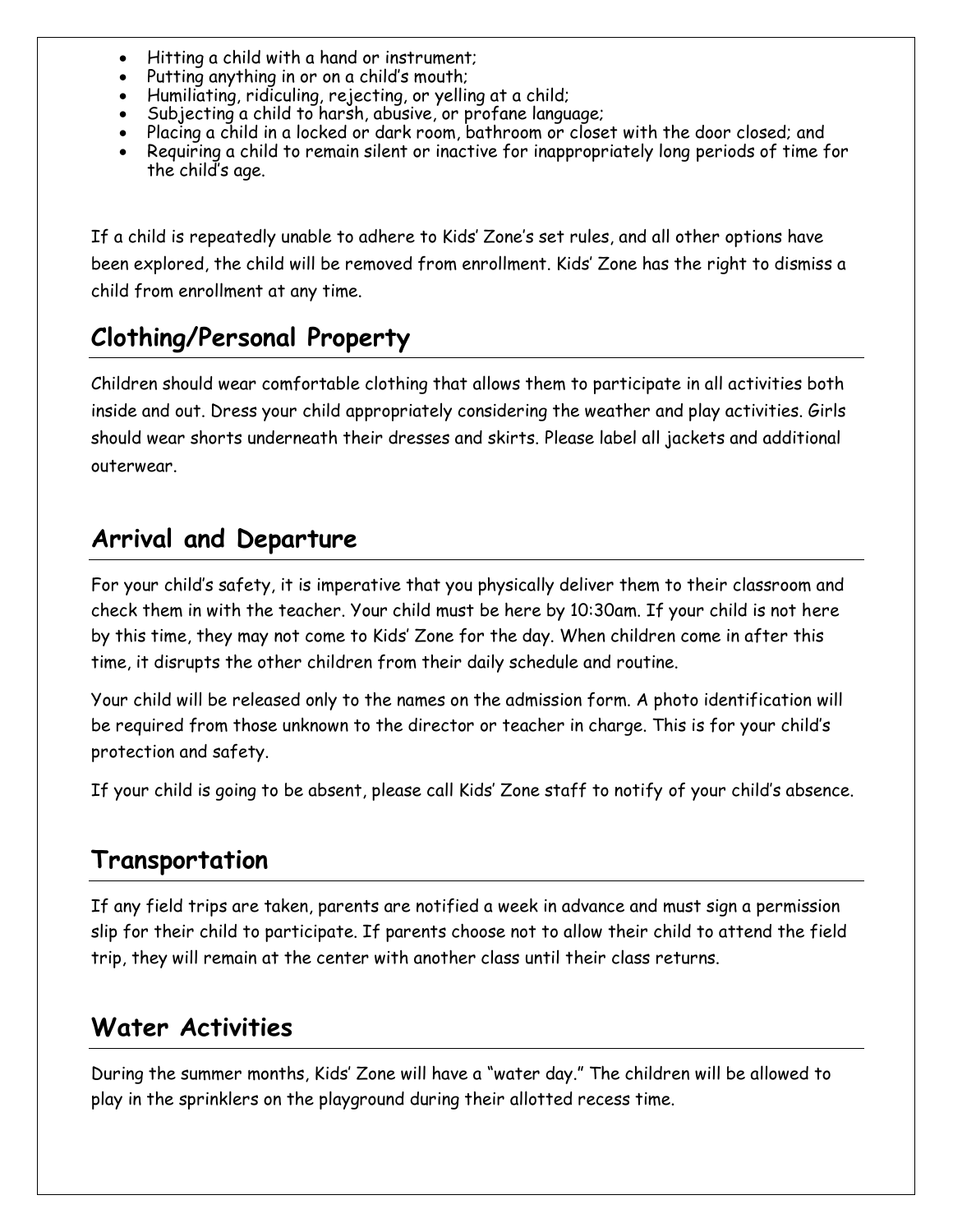#### **Gang-Free Zone**

Under the Texas Penal Code, any area within 1,000 feet of a child care center is a gang-free zone, where criminal offenses related to organized criminal activity are subject to harsher penalty.

## **Breastfeeding**

We will supply a chair and private area in our infant room for breastfeeding moms. You may also use the staff bathroom to have a completely private spot to nurse your child. Breastfeeding resources available upon request.

#### **Curriculum**

Our hands-on curriculum begins at the age of 6 weeks. Our curriculum is theme and centerbased; age appropriate and child directed which promotes the development of

- Enthusiasm for learning
- Self Confidence and a positive self-image
- A feeling of belonging, love and respect
- Problem Solving ability
- Complex skills and learning in the physical, social, cognitive, and emotional areas of development

Our daily program is flexible, with opportunities for exploration, experimentation, and discovery. Activities are varied and include art, dramatic play, music, science, manipulatives, reading, and outdoor play. Kids' Zone will limit screen time to ages three years old and up.

Children need a balance of inside and outside play. Your child will have multiple opportunities throughout the day to play outside weather permitting. Please send your child in clothing appropriate for the weather and for indoor and outdoor play.

Parents are offered an annual written evaluation at the end of each school year. An evaluation may be requested at any time.

#### **Abuse and Neglect of Children**

Each employee is required to have annual training on recognizing and reporting the signs of abused and neglected children.

**Warning signs of abuse and neglect in children include**: Is overly compliant, passive, or withdrawn, comes to school or other activities early, stays late, and does not want to go home, is reluctant to be around a particular person , discloses maltreatment, shows sudden changes in behavior or school performance, has not received help for physical or medical problems brought to the parents' attention, has learning problems (or difficulty concentrating) that cannot be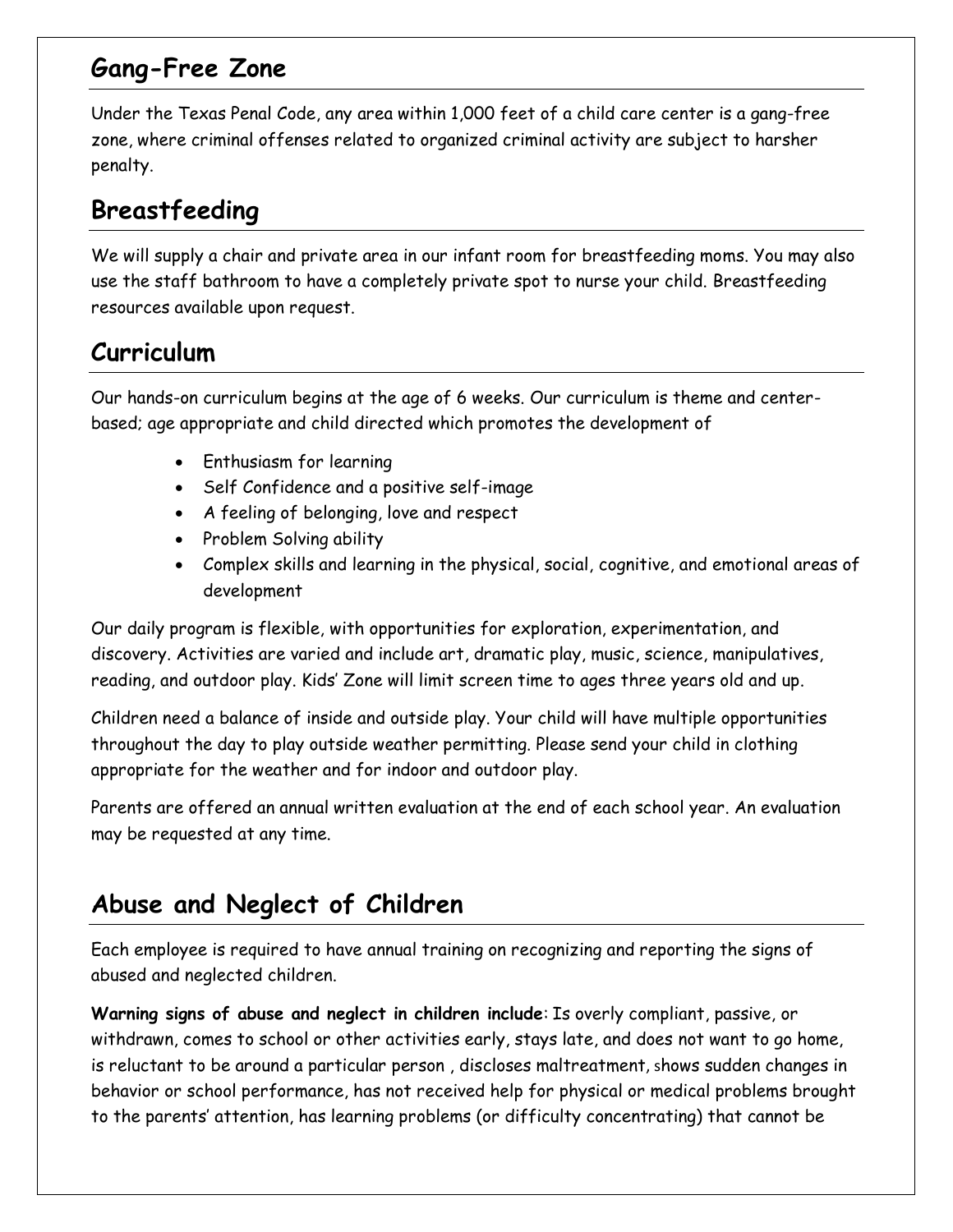attributed to specific physical or psychological causes, is always watchful, as though preparing for something bad to happen, and lacks adult supervision.

The Georgetown Advocacy Center located at 1811 SE Inner Loop Georgetown, TX 78626, is a great community resource for information and training in abuse and neglect of children. We will list trainings The Georgetown Advocacy Center has available for recognizing and reporting child abuse in our weekly newsletter.

If your child is a victim of abuse or neglect, please utilize these phone numbers for assistance:

To report an emergency, call 911.

Call the Abuse Hotline, 24 hours a day, 7 days a week, toll-free 1-800-252-5400.

For situations that do not require 24-hour contact, use the secure internet website: [www.txabusehotline.org](https://www.txabusehotline.org/)

#### **Sunscreen and Insect Repellent**

Kids' Zone West will be happy to apply sunscreen and insect repellent to your child before each outdoor recess. Please bring the sunscreen/insect spray of your choice labeled with your child's first name and last initial. Kids' Zone West will NOT provide these items. We will apply the sunscreen/insect repellent according to the product label instructions.

Children 12 Months and younger and non walking are provided a crib to sleep in with a fitted mattress and fitted sheet. They are positioned on their backs and the environment is free from any choking hazards or other harmful materials.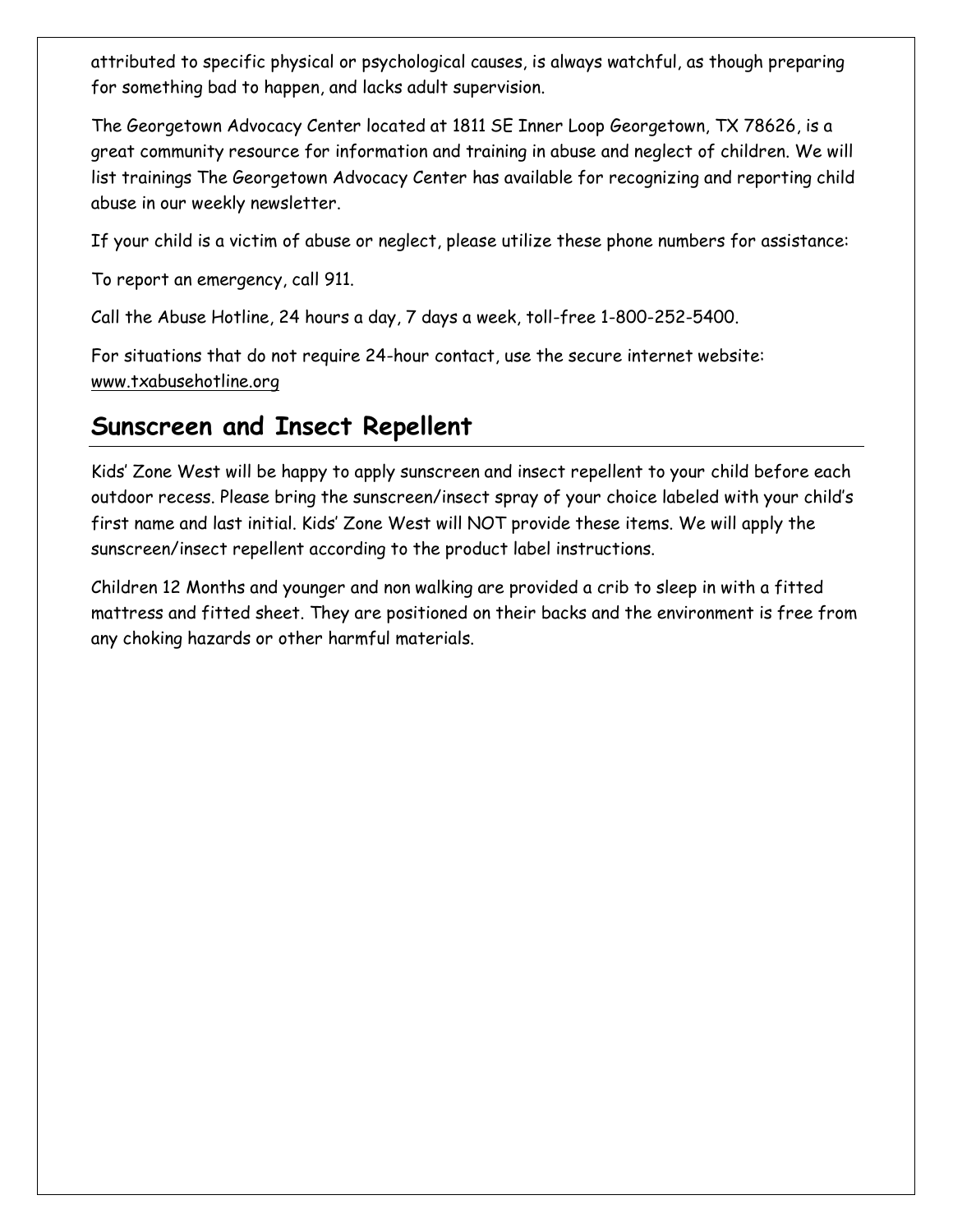# **EMERGENCY EVACUATION/RELOCATION PLAN**

1. Director/Assistant Director will contact JISD transportation for pick up and relocation, then call the local fire and law enforcement.

School Administration—512-746-2170

Law Enforcement—9-1-1

Fire Station—512-746-2505

- 2. **Teachers will gather necessary items the children will need (ex. diapers, wipes, bottles, etc…) and put them into bags labeled with the child's name. Teachers will meet at designated "MEETING PLACE" as labeled on evacuation posters.**
- 3. Give teachers their class folder with contact information from the emergency file box, located in the office. Each teacher will use their cell phones to notify parents. Office will also notify parents.
- 4. **Director/Assistant Director will call local news station to report situation. KXAN 36: 512-476-3636; KEYE 42: 512-835-0042**
- 5. Start transporting children by class in JISD buses to our relocation spot located at, Kids' Zone Georgetown, 4802 Moreland Dr. Georgetown, TX. 78633. Children 24 months and younger will be placed in a carrier/booster seat during transportation.
- 6. **Once we have arrived at the relocation spot and determined all children are safe, teachers and office will use their cell phones to notify parents of our safe arrival. All parents will have directions to our relocation spot.**
- 7. Director/Assistant Director will call the Licensing Representative to inform licensing of our situation. Licensing: 512-834-3231
- **8. As parents pick-up their children, we will notify them of our opening/closing plan during the evacuation stages.**

Number to contact after relocation:

Kids' Zone Georgetown

512-868-8300